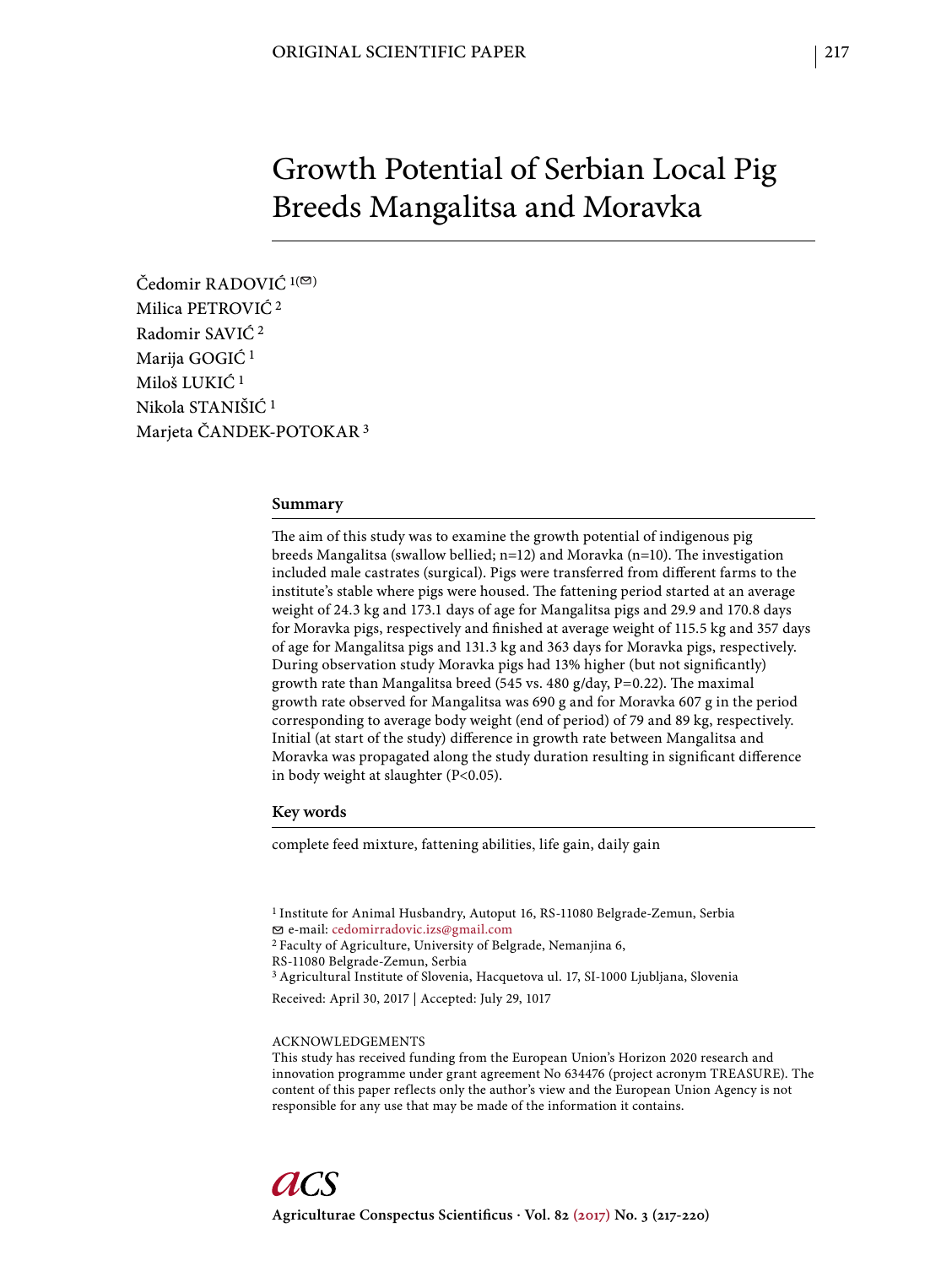# **Introduction**

During the 19th century, pigs were the main export product in Serbia, especially in the northern part of the country (today's autonomous province of Vojvodina) and in the region of Šumadija (Central Serbia). In Šumadija, pigs were mostly fattened in the forests where they were searching for oak acorn and beech acorn and other forest feed resources. The majority of animals were exported to the former Austro-Hungarian empire. Nowadays, pig production is the most important livestock branch in the Republic of Serbia. Serbia has good environmental conditions for animal feed production (corn, barley, soybean and sunflower). Therefore, the pig sector is of importance. The great importance of pig sector is reflected in the fact that Serbia has very good conditions for animal feed production such as corn, barley, soybean and sunflower (Rajović and Bulatović 2014). Historically, in Serbia, Šiška was the most primitive breed of pigs, created by domestication of wild pigs (Sus scrofa ferus). Šiška is similar to wild boars' phenotype (Belić, 1951). Šiška once had enormous significance, in the relatively recent past (eighteenth century), not only in Serbia but also in Croatia, Slovenia, Hungary, Romania and Bulgaria. In the 19th century, also created by domestication of wild pigs (Sus scrofa ferus) reared in slightly better conditions, was created a new breed Šumadinka. Both of these breeds are lost in their original form. However, Šumadinka can be considered as an important ancestor of Mangalitsa. Today there are three indigenous pig breeds in Serbia: Mangalitsa, Moravka and Resavka. Considering that many small pig farms exist (to ten sows) in Serbia that cannot compete with big intensive farms (with a hundred and more sows). Small breeders are increasingly starting to grow indigenous breeds of pigs, in outdoor systems (organic pig farming, semi-intensive or intensive system) to produce meat and local products such as "Srem kulen" and "Sremska sausage", etc. Briznej (1949) reported an average daily gain of 125 g for the Mangalitsa piglets in the suckling period (until 8 weeks of age). Somewhat higher values for daily gain (138 g) were reported by Belić and Mitić (1954) for male piglets born in autumn (until 60 days of age). In case of diets with a high proportion of maize and barley at the end of the fattening period with 18 months, Briznej (1956) reported an average daily gain of 830 g for pigs of Mangalitsa breed. For Moravka pigs, Mitrović and Kostić (1954) recorded a daily gain of 600 g during winter fattening (61-124 kg), and during summer fattening (56 - 137 kg) a daily gain of 660 g, respectively. However, this is old data, while there is a lack of data on performance ability of the remaining stock of local pig breeds as preserved in the present phenotype. Also, their growth potential is not known, which is essential for improving the sustainability of productions systems with local pig breeds. Zekić et al. (2012) have established a life gain of 203 g for Mangalitsa breed of 100 kg body weight and life daily gain of 242 g of 132 kg body weight. Mangalitsa and Moravka are included in the EU research and innovation project TREASURE (www.treasure.kis.si), which is dealing with traditional genetic resources in which their potential for growth as well as the quality of their products is studied. The objective of this paper is to present first on growth potential two breeds Mangalitsa and Moravka fed *ad libitum* with the same complete feed mixture.

## **Material and methods**

The study was carried out on the experimental pig farm of the Institute for Animal Husbandry, Belgrade, Serbia. Investigation included male castrates - surgical castrates of two breeds - Mangalitsa (swallow bellied; n=12) and Moravka (n=10). Pigs were not siblings and came from different farms (Mangalitsa;  $n=4$  farms and Moravka;  $n=5$  farms) from 12 different litters in Mangalitsa and 10 in Moravka breed. The study started at average weight of 24.2 kg and 173.1 days of age for Mangalitsa pigs and 29.9 and 170.8 days for Moravka pigs, respectively. Pigs were kept in groups in open housing system with each group confined to 190 m<sup>2</sup> (130 m<sup>2</sup> open section and 60.5 m<sup>2</sup> covered section). Pigs were slaughtered at an average body weight of 115.5 kg and 363 days of age for Mangalitsa pigs, and an average body weight of 131.3 kg at 357 days of age for Moravka pigs, respectively. During the entire experiment, animals were fed *ad libitum* a feed mixture with 12-13 MJ ME/kg; 13-15% crude protein according to production stage (Table 1). During the study, the pigs were weighed in equal intervals of a month, in total they were weighed 8-times. The data were statistically analyzed by ANOVA procedure of SAS package 9.1.3 (SAS Inst. Inc., 2002- 2010), using the following model:

*y<sub>ij</sub>*=  $\mu$  +  $B_i$  + ε<sub>*ij*</sub>,

where: y*ij* - observed growth trait, μ- general population average,  $B_i$ - fixed influence of the breed (*i*=1,2) and  $\varepsilon_{ij}$ - random error. Testing the homogeneity of variance was performed with Levene's test (Petrie and Watson, 2006). Differences between groups were assesed by Tukey test.

| Table 1. The composition of complete feed mixtures |                                |                                  |  |  |  |  |  |  |
|----------------------------------------------------|--------------------------------|----------------------------------|--|--|--|--|--|--|
| Ingredients $(\%)$                                 | I mixture $(25-60 \text{ kg})$ | II mixture $(60-100 \text{ kg})$ |  |  |  |  |  |  |
| Corn (dry)                                         | 63.27                          | 69.15                            |  |  |  |  |  |  |
| Wheat flour                                        | 15.00                          | 15.00                            |  |  |  |  |  |  |
| Soybean meal                                       | 13.90                          | 9.00                             |  |  |  |  |  |  |
| Sunflower meal                                     | 5.00                           | 4.00                             |  |  |  |  |  |  |
| Calcium carbonate                                  | 1.00                           | 0.90                             |  |  |  |  |  |  |
| Dicalcium                                          | 0.90                           | 1.00                             |  |  |  |  |  |  |
| Salt                                               | 0.43                           | 0.45                             |  |  |  |  |  |  |
| Premix                                             | 0.50                           | 0.50                             |  |  |  |  |  |  |
| MJ ME/kg                                           | 13.6                           | 13.5                             |  |  |  |  |  |  |
| Protein, $g/100 g$                                 | 13.7                           | 13.0                             |  |  |  |  |  |  |
| Lysine, $g/100 g$                                  | 0.66                           | 0.55                             |  |  |  |  |  |  |

## **Results and discussion**

At the start of the study Moravka pigs were 5.6 kg (23%) heavier than Mangalitsa, denoting significant difference in growth rate prior to the start of the study which persisted along the study resulting in Moravka pigs being 15.8 kg (14%) heavier than Mangalitsa pigs at the end of the study (Figure 1).

Detailed data on growth rates of Mangalitsa and Moravka pigs fattened with complete feed mixtures are presented in Table 2. During the study, in overall, Moravka pigs exhibited higher average growth rate than Mangalitsa pigs (545 vs. 480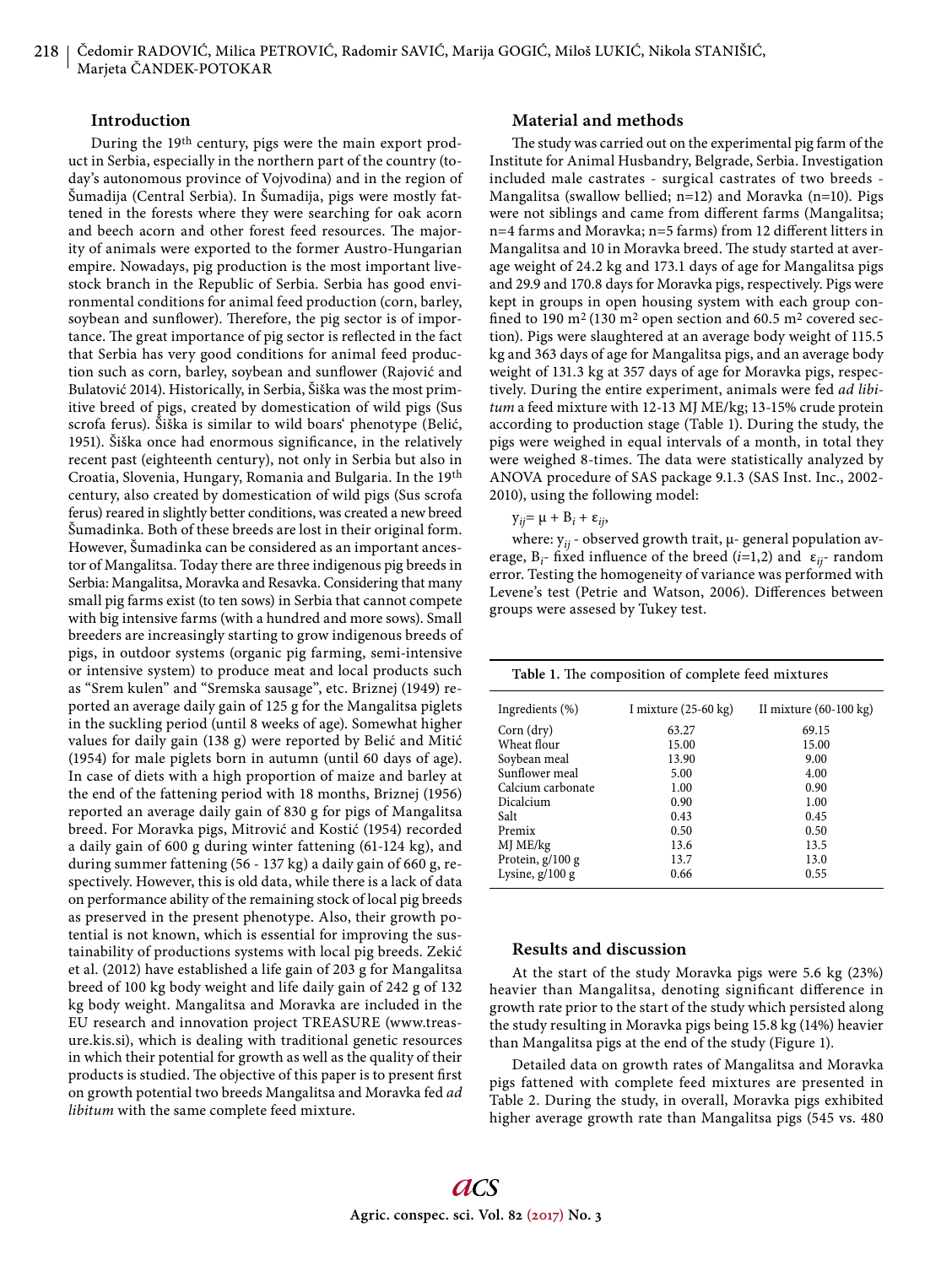

**Figure 1.**  Body weight increase according to fattening period

| Table 2. Average daily gain in Mangalitsa and Moravka pigs according to fattening period |  |
|------------------------------------------------------------------------------------------|--|
|                                                                                          |  |

| Period       | Average daily gain, g |      |         |      |         | Life time daily gain, g |      |         |     |         |
|--------------|-----------------------|------|---------|------|---------|-------------------------|------|---------|-----|---------|
|              | Mangalitsa            |      | Moravka |      |         | Mangalitsa              |      | Moravka |     |         |
|              | Mean                  | s.d. | Mean    | s.d. | P-value | Mean                    | s.d. | Mean    | s.d | P-value |
| Until start  |                       |      |         |      |         | 141                     | 39   | 184     | 52  | 0.0403  |
| Weighing 1-2 | 367                   | 172  | 466     | 150  | 0.1697  | 178                     | 54   | 233     | 60  | 0.0350  |
| Weighing 2-3 | 467                   | 99   | 497     | 93   | 0.4726  | 204                     | 52   | 257     | 57  | 0.0332  |
| Weighing 3-4 | 515                   | 134  | 568     | 124  | 0.3515  | 240                     | 53   | 294     | 50  | 0.0239  |
| Weighing 4-5 | 690                   | 160  | 607     | 137  | 0.2134  | 287                     | 36   | 328     | 47  | 0.0325  |
| Weighing 5-6 | 333                   | 106  | 483     | 111  | 0.0043  | 292                     | 29   | 344     | 42  | 0.0026  |
| Weighing 6-7 | 481                   | 133  | 494     | 150  | 0.8396  | 309                     | 25   | 358     | 37  | 0.0014  |
| Weighing 7-8 | 439                   | 116  | 459     | 261  | 0.8118  | 319                     | 27   | 367     | 33  | 0.0012  |

s.d. standard deviation





 $g/day$ , P<0.05), in spite of no significant difference in either of partial period. In both breeds growth rate increased until 4th weigh-in, thereafter a decrease of average daily gain was noted (Figure 2a; Table 2).

Particularly strong reduction of growth rate was noted between weighing 5 and 6 (Table 2, Figure 2a) which took place in the summer time with very high temperatures in this period (up to 35°C). In this period, the pigs of Mangalitsa breed suffered from much greater reduction of growth rate (a decrease from 690 to 333 g/day) than Moravka pigs (a decrease from 607 to 483 g/day). Maximal growth rate was thus reached in both breeds in the period between 4th and 5th weigh-in (as mentioned 607 and 690 g/day for Moravka and Mangalitsa, respectively) corresponding to the body weight (end of period) of 89 and 79 kg for Moravka and Mangalitsa pigs, respectively. Thereafter a decline of daily gain was noted in both breeds. Life time daily gain showed a continuous increase with weight and age in both breeds (Figure 2b) and it showed that initial difference in growth rate was propagated throughout the study.

Existing literature studies on growth performance of Mangalitsa and Moravka are not numerous. Živković and Kostić (1952) established average daily gain of 490 g in Moravka pigs fed